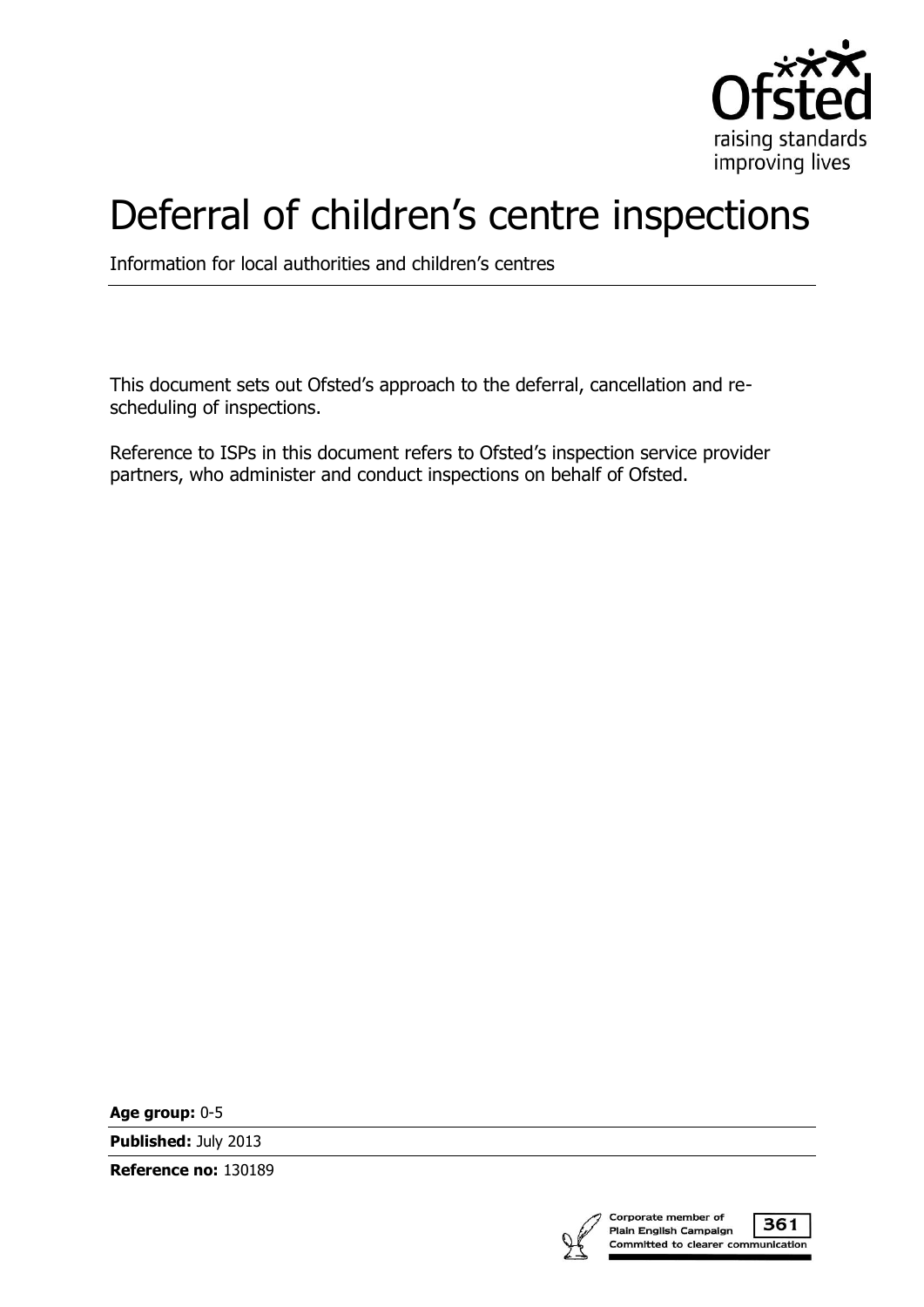The Office for Standards in Education, Children's Services and Skills (Ofsted) regulates and inspects to achieve excellence in the care of children and young people, and in education and skills for learners of all ages. It regulates and inspects childcare and children's social care, and inspects the Children and Family Court Advisory Support Service (Cafcass), schools, colleges, initial teacher training, work-based learning and skills training, adult and community learning, and education and training in prisons and other secure establishments. It assesses council children's services, and inspects services for looked after children, safeguarding and child protection.

If you would like a copy of this document in a different format, such as large print or Braille, please telephone 0300 123 1231, or email enquiries@ofsted.gov.uk.

You may reuse this information (not including logos) free of charge in any format or medium, under the terms of the Open Government Licence. To view this licence, visit www.nationalarchives.gov.uk/doc/open-government-licence/, write to the Information Policy Team, The National Archives, Kew, London TW9 4DU, or email: psi@nationalarchives.gsi.gov.uk.

This publication is available at www.ofsted.gov.uk/resources/130189.

Interested in our work? You can subscribe to our website for news, information and updates at www.ofsted.gov.uk/user.

Piccadilly Gate Store Street Manchester M1 2WD

T: 0300 123 1231 Textphone: 0161 618 8524 E: enquiries@ofsted.gov.uk W: www.ofsted.gov.uk

No. 130189 © Crown copyright 2013

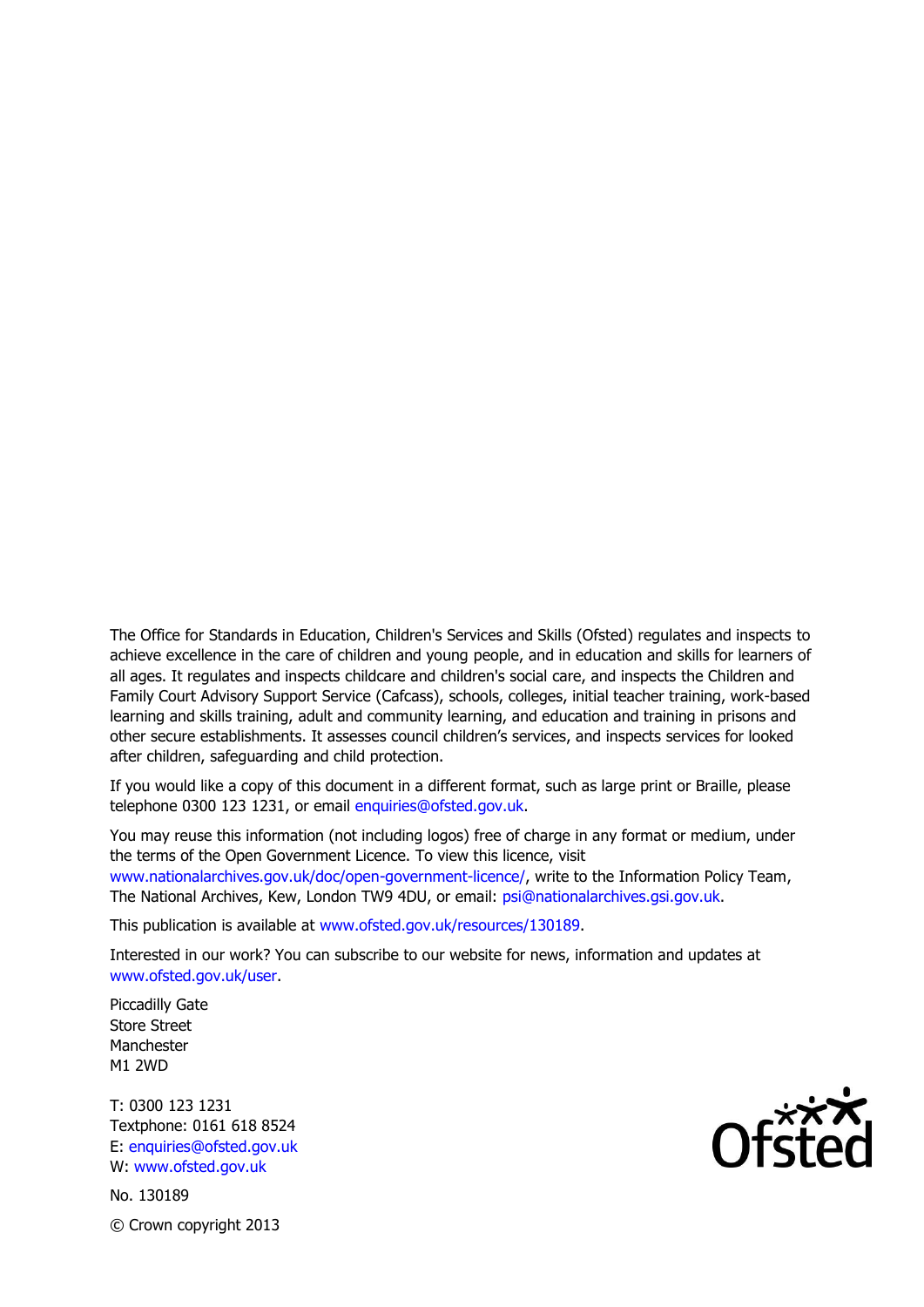## **Contents**

**[Deferral of children'](#page-3-0)s centre inspections 4 [Deferral process](#page-4-0) 5**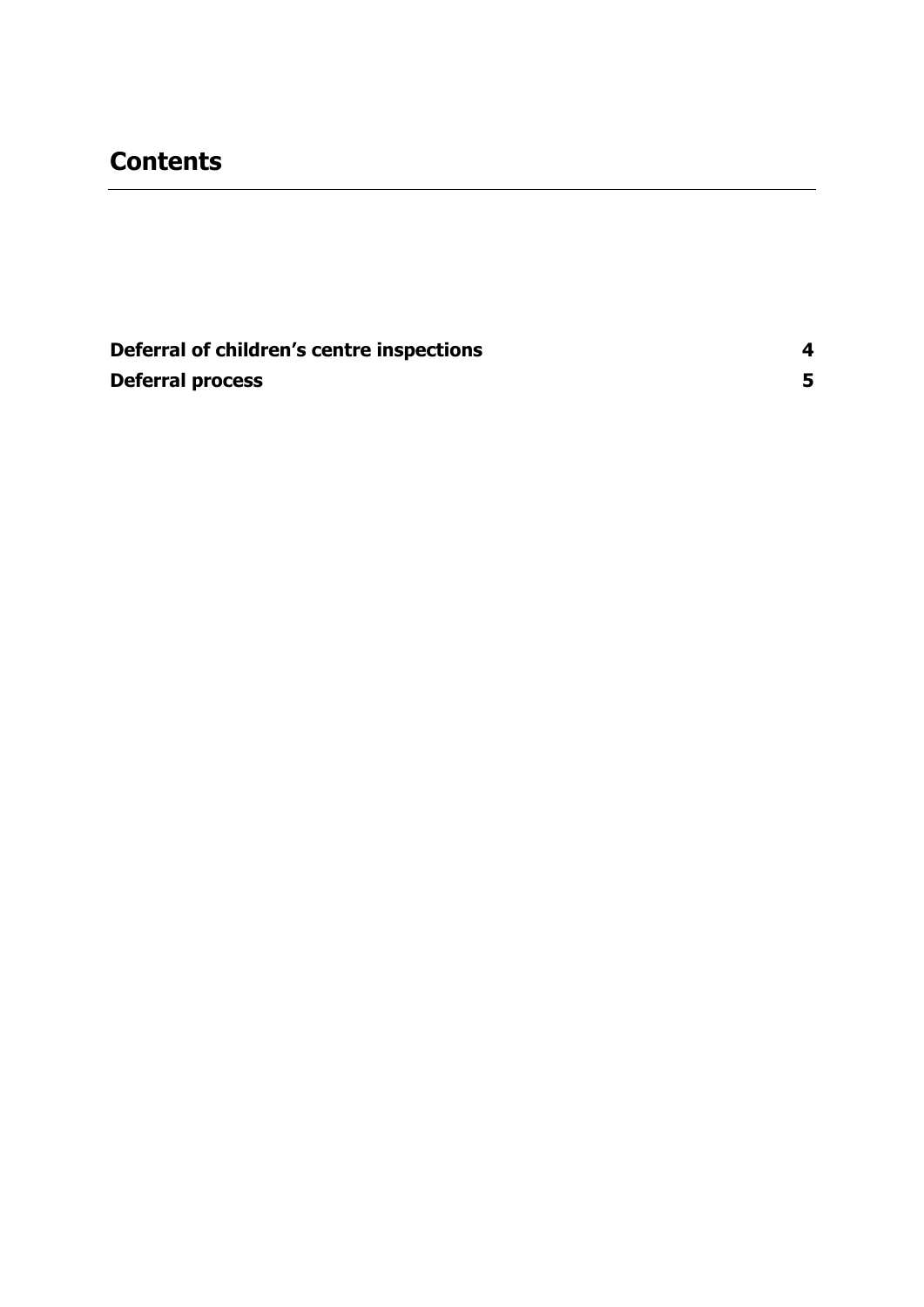

## <span id="page-3-0"></span>**Deferral of children's centre inspections**

There are a limited number of circumstances in which a decision can be taken that an inspection should not go ahead on the planned dates. The purpose of this policy is to set out Ofsted's approach to the deferral, cancellation and re-scheduling of inspections. The policy does not apply to decisions to re-schedule the start date of an inspection within five working days.

Ofsted's policy is that deferral or cancellation should only be granted if:

- the centre manager or the appropriate authority or a member of the centre's senior management team is subject to a current police investigation that would be compromised by an inspection of the centre
- $\blacksquare$  the centre has experienced a recent major incident, such as a fatal accident to a centre user or member of staff
- the centre is due to close and Her Majesty's Chief Inspector (HMCI) has decided that no useful purpose will be served in inspecting it. This should normally only apply when:
	- having followed the required statutory process, the proposed closure has been formally approved by a decision of the local authority (LA) or the Schools Adjudicator, as appropriate
	- $-$  the date of closure is within six months of the inspection
- $\blacksquare$  the centre is closed to all users for example, owing to a staff training day or adverse weather conditions – for at least half of the period for which the inspection has been scheduled
- $\blacksquare$  the centre has very recently merged or become part of a children's centre group – in such circumstances HMCI reserves the right to schedule the reorganised centre's first inspection at a later date
- other exceptional circumstances that, in the judgement of Ofsted's Regional Director, justify deferral or cancellation of the inspection.

The nature of such circumstances should be recorded fully.

Applications to defer a planned inspection on the grounds that the centre manager is out of the centre will not be accepted, as users of the centre are still receiving services.

In the case of illness or death of the centre manager, the Regional Director will determine whether the inspection will take place.

Building work will not be a reason for deferral if the centre is still operating.

Subject to the discretion of the Regional Director, the criteria for deferral and cancellation will also be applied to decisions to re-schedule or to accept scheduling requests.